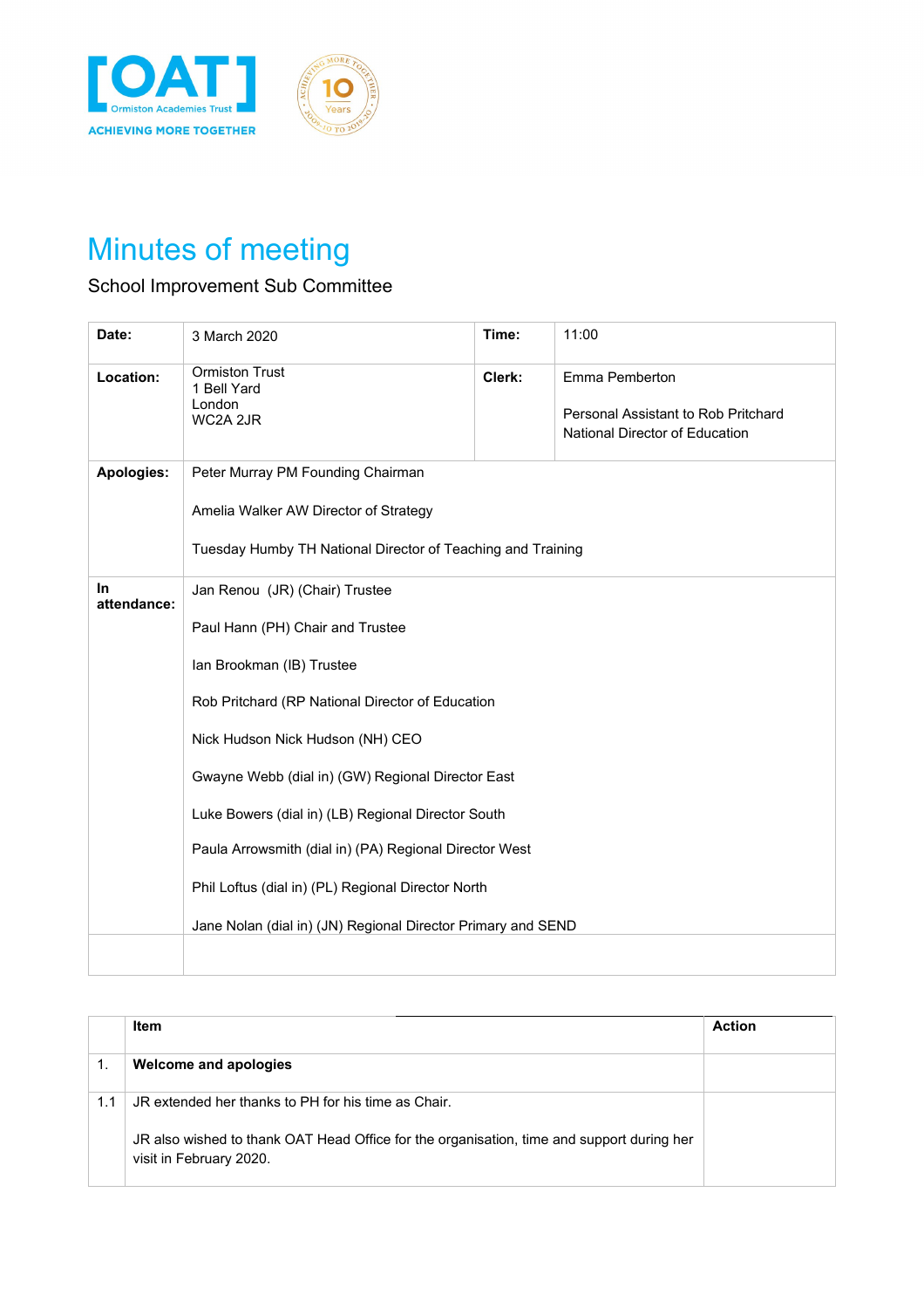



|     | JR gave apologies for AW, TH and PM (PM due to difficulties in phone connection).                                                                                                                                                                                                                                       |  |
|-----|-------------------------------------------------------------------------------------------------------------------------------------------------------------------------------------------------------------------------------------------------------------------------------------------------------------------------|--|
| 2.  | <b>Review of November 2019 Minutes</b>                                                                                                                                                                                                                                                                                  |  |
| 2.1 | JR reviewed previous minutes from 26 November 2019. Hardcopy signed and dated for<br>file.                                                                                                                                                                                                                              |  |
|     | RP provided an overview of current standing:                                                                                                                                                                                                                                                                            |  |
|     | <b>Ofsted</b>                                                                                                                                                                                                                                                                                                           |  |
|     | A summary of the recent visits was relayed to Trustees, including acknowledgement of<br>expected Ofsted visits due and grades received and anticipated.                                                                                                                                                                 |  |
|     | <b>Recruitment</b>                                                                                                                                                                                                                                                                                                      |  |
|     | The current Principal recruitment process was overviewed.                                                                                                                                                                                                                                                               |  |
|     | <b>Curriculum Led Financial Planning (CLFP)</b>                                                                                                                                                                                                                                                                         |  |
|     | The Education Team are working closely with both OAT Finance Team and secondary<br>academies addressing CLFP. This has proved to be a very positive exercise that is set to<br>continue in coming months. It has helped both OAT and secondary academies to focus on<br>curriculum, subjects and teaching ratios.       |  |
|     | CLFP work is also supporting our budget plans, with Finance and RDs holding budget<br>meetings with academies to become more efficient. Initial observations have already<br>identified a number of key savings across the Trust, which will hopefully be supported by<br>Local Authority funding yet to be determined. |  |
|     | A discussion took place highlighting that savings made could fund a possible increase in<br>Regional Lead Practitioner (RLP) provision by six, which would then support academies<br>most in need. This is already part-funded but the long-term plan is to increase capacity of<br>LPs significantly across the Trust. |  |
|     | <b>Coronavirus</b>                                                                                                                                                                                                                                                                                                      |  |
|     | A small number of academies have been taking precautionary measures following<br>staff/pupil trips abroad to effected countries during half term. These are being managed<br>and academies remain open. There are some staff and children self-isolating as a<br>precautionary measure but no confirmed cases.          |  |
|     | <b>Key Stage Query</b>                                                                                                                                                                                                                                                                                                  |  |
|     | A discussion took place in relation to the subject KS3 entry. OAT plans to move forward<br>with a 3-year Key stage 3. Academies wishing to take a different approach will be subject<br>to an OAT review to ensure that the academy's decision is to the benefit of students.                                           |  |
| 3.  | DC2 Tracking data - progress towards targets (RP)                                                                                                                                                                                                                                                                       |  |
| 3.1 | DC2 Tracking data was reviewed and discussed, highlighting areas of progression and<br>areas where improvements could made.                                                                                                                                                                                             |  |